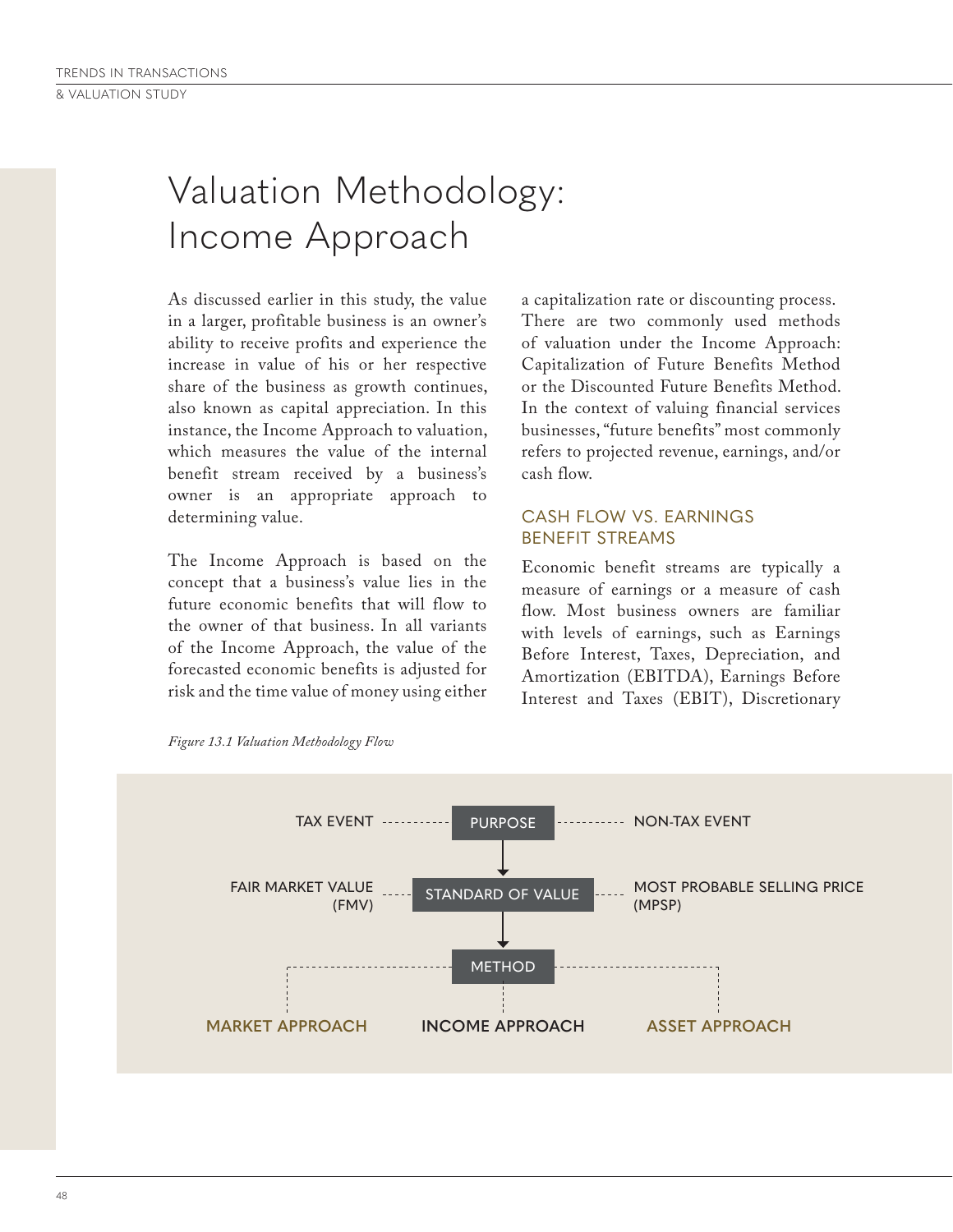|                   | <b>NORMALIZED NET INCOME</b>             |     | <b>NORMALIZED NET INCOME</b>     |
|-------------------|------------------------------------------|-----|----------------------------------|
| $^{+}$            | Depreciation & Amortization              | $+$ | Depreciation & Amortization      |
|                   | +/- Changes in Working Capital           |     | +/- Changes in Working Capital   |
| $\qquad \qquad -$ | Anticipated Capital Expenditures         |     | Anticipated Capital Expenditures |
| $^{+}$            | After Tax Interest                       |     | After Tax Interest               |
|                   |                                          |     | +/- Changes in Long-Term Debt    |
|                   | <b>NET CASH FLOW TO INVESTED CAPITAL</b> | =   | <b>NET CASH FLOW TO EQUITY</b>   |

Earnings/Earnings Before Owner Compensation (EBOC), and Gross Revenues. These specific benefit streams are more commonly applied in the context of the Market Approach, as they are typically capitalized using pricing multiples derived from transaction data from comparable businesses (as described earlier in the study). Cash flow is a more commonly used benefit stream in the context of an Income Approach. As opposed to an earnings benefit stream, which measures various levels of profitability within a business, cash flow measures the flow of a dollar from the top line of the business down to the various stakeholders in the business, which can include both debtors and investors. In *Understanding Business Valuation: A Practical Guide to Valuing Small to Medium Sized Businesses,* Gary R. Trugman compares cash flow to a measure of earnings as follows:

*A valuation analyst will frequently f ind that using cash flow is a better measure of the company's earning capacity. This is particularly true when a more realistic picture is being sought of the amount of money that will be available to pay to the owners of the business as a return on their investment. Many prof itable companies go out* 

*of business, but it is rare that we see a business with solid cash flow go under.¹*

There are two common measures of cash flow in a business: 1) net cash flow to equity, and 2) net cash flow to invested capital. Net cash flow to invested capital is a measure of the cash available to debt and equity holders in a business after all operational expenses have been paid. Net cash flow to equity (sometimes called free cash flows to equity) is a measure of the cash available to equity holders in the business after all longterm, interest-bearing debt has been serviced. Table 13.2 is a basic calculation of both benefit streams for comparison.

The main difference between the two benefit streams is the service of long-term debt. Net cash flow to invested capital as a general rule best represents the economic benefit to all of the providers of capital.² Therefore, it is the most commonly utilized measure of cash flow as a benefit stream. However, in instances where a company has a substantial amount of longterm debt on the books and the intended user of the report is a potential equity partner, net cash flows to equity provides a more accurate representation. Again, the purpose and use of

*¹* Trugman, Gary R., *Understanding Business Valuation: A Practical Guide to Valuing Small to Medium Sized Businesses*, 4th Edition. (Durham, NC: AICPA, 2012).

² Pratt, Shannon P., Grabowski, Roger J., and Brealey, Richard A., *Cost of Capital: Applications and Examples*, 5th Edition. (Hoboken, NJ: John Wiley & Sons, 2014), 16.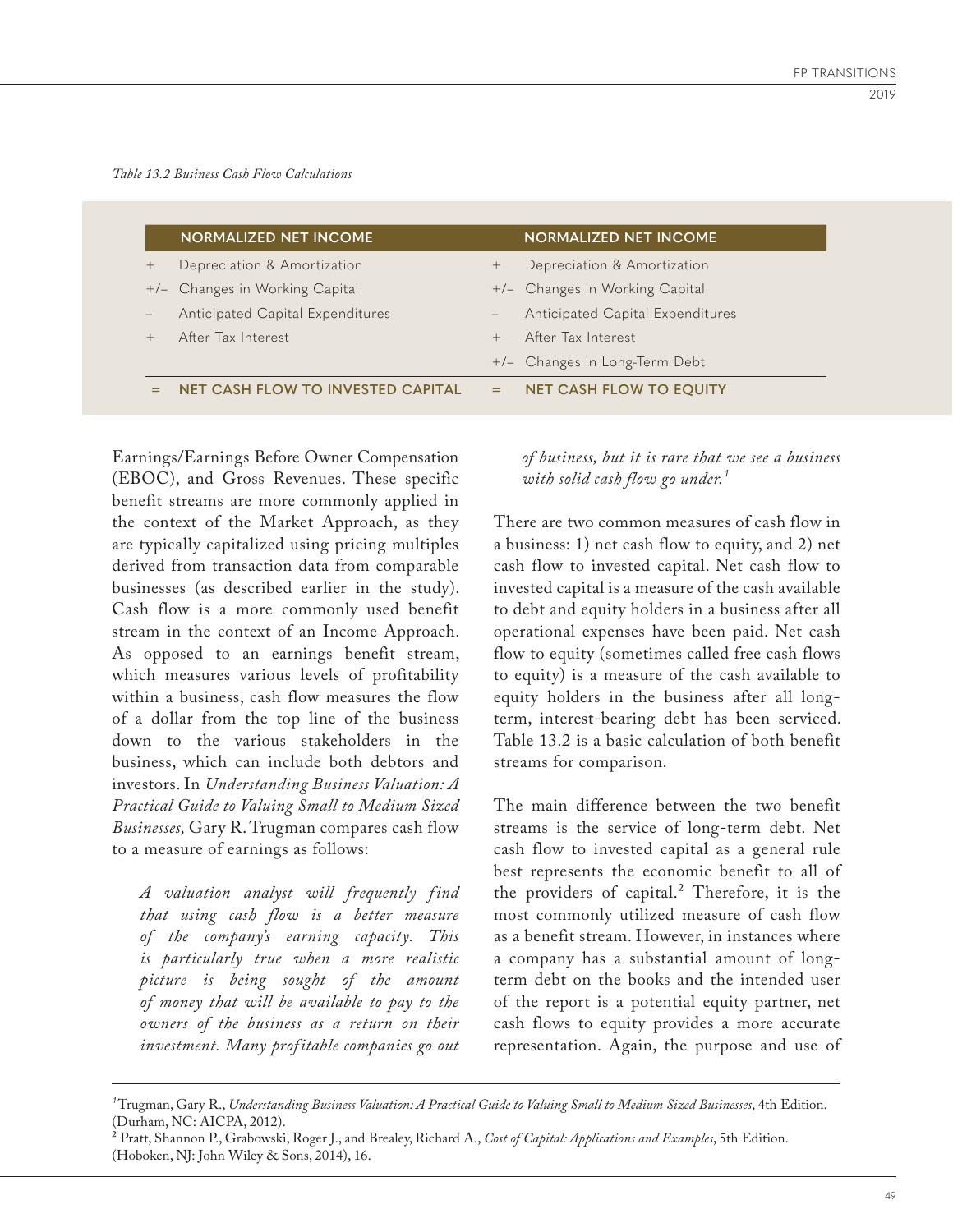the valuation report will inform what benefit stream should be selected.

The selection of an appropriate discount rate or capitalization rate goes hand-inhand with the selection of a benefit stream, be it earnings or cash flow. Both discount rates and capitalization rates are intended to express the rate of return required by investors in the marketplace to attract investment in businesses similar to the business being valued.

#### CAPITALIZATION OF FUTURE BENEFITS

The Capitalization of Future Benefits Method is the simpler of the two methods under the income approach in form and function. The formula below illustrates the components of this method and their function:

#### *V=B/R*

In the formula above, "B" represents a defined benefit stream (i.e. gross revenue, earnings, cash flow); "R" represents the required rate of return on the benefit stream, which is represented by the capitalization rate chosen by the appraiser; and "V" represents the resulting value.

There are a few assumptions made here. First, all of the tangible and intangible assets are indistinguishable parts of the business and no attempt is made to separate their values. Second, and most importantly, the capitalization process assumes that the selected benefit stream will grow in perpetuity at a consistent rate. When growth is expected to be uniform, the selected benefit stream "B" is the first forecasted year (current year plus one year of growth).

While the basic calculation under the Capitalization of Future Benefits Method is relatively simplistic, the calculation of the benefit stream and the selection of the long-term growth rate must be made with care. Any mistake in these inputs can result in an unrealistic valuation. For example, if a long-term sustainable growth rate is unsupportable based on the history and the knowable facts about the business, the appraiser will overvalue the benefit stream. Likewise, incorrect assumptions could cause a business to be significantly undervalued.

### DISCOUNTED BENEFIT STREAM

Unlike the Capitalization of Future Benefits Method, the Discounted Benefit Stream Method, often referred to as the Discounted Cash Flow Method, assumes that the benefit stream being analyzed will continue to grow in a non-linear pattern for a period of time until it stabilizes and then continues to grow (or decline) at a consistent rate. This method assumes that the value of the business is equal to the future cash flows or earnings of the business discounted back to present value, plus the terminal value of the business. Using this valuation method allows the appraiser to select varying growth rates for the business over the forecasted period using input from management, projections for the growth of the industry, and forecasted growth of the economy as a whole.

Similar to the Capitalization of Future Benefits Method, the Discounted Future Benefits Method requires selecting a benefit stream and a corresponding rate of return, which is represented by a discount rate, not a capitalization rate.

The key distinction between the use of a discount rate and a capitalization rate is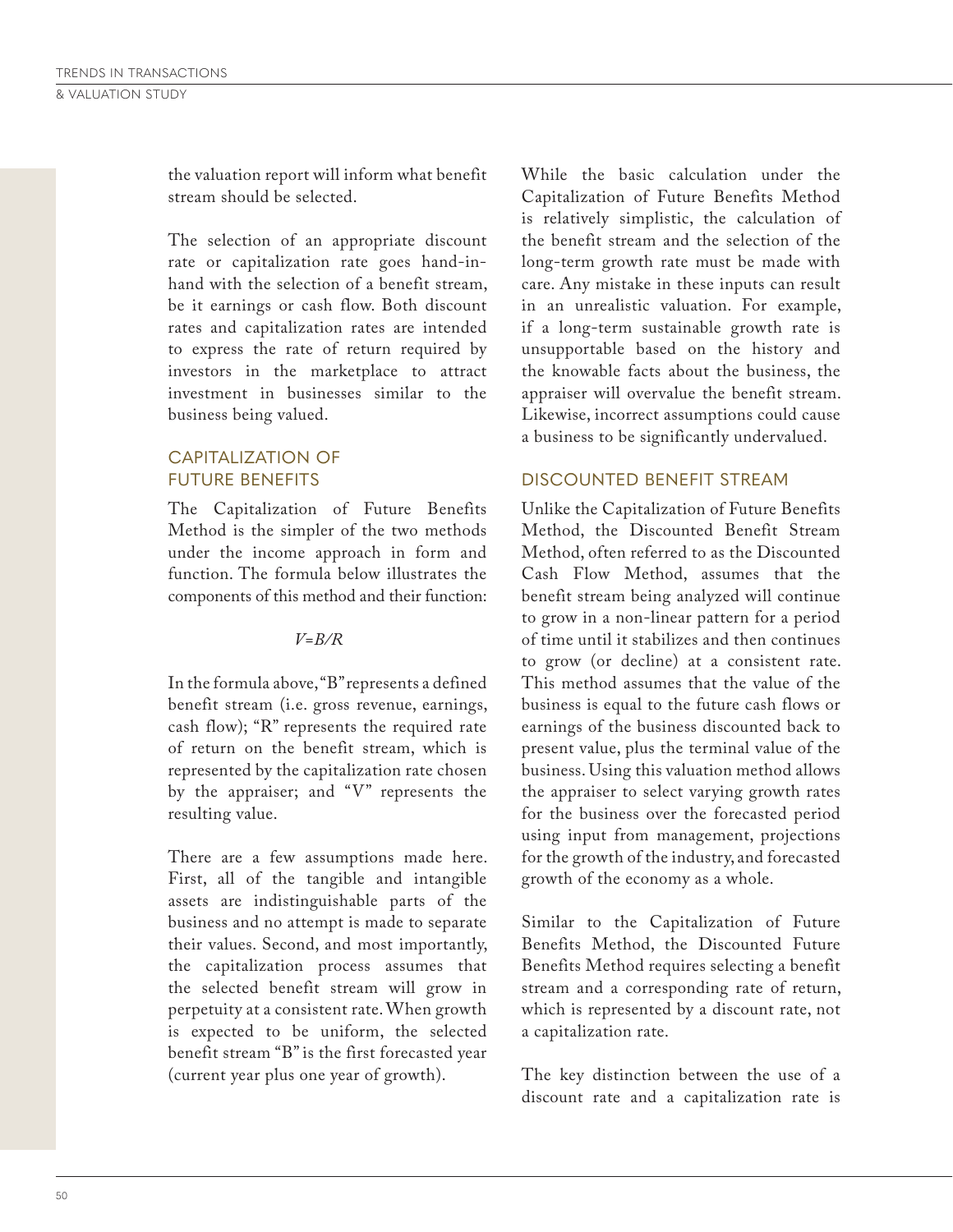that there is no growth assumption built in to a discount rate. Rather, the relationship between the discount rate and capitalization rate can be illustrated by the following formula:

*Discount Rate = Capitalization Rate + Long-Term Sustainable Growth Rate*

A crucial part of any valuation analysis made by a certified appraiser is selecting an appropriate discount rate or capitalization rate that aligns with the benefit stream being valued.

### CAVEATS TO DISCOUNT RATES AND BENEFIT STREAMS

In both the Capitalization of Future Benefits and Discounted Future Benefits Methods, the selection of an appropriate benefit stream and discount rate are essential. These two elements are not selected in isolation, and both are affected by the purpose of the valuation.

In *Understanding Business Valuation,* Trugman points out some factors that warrant special consideration:

- *1. The nature of the business and its capital structure;*
- *2. The purpose and function of the appraisal; and*
- *3. The particular subject of the valuation (for example, whether or not the valuation involves a controlling interest or a minority interest).*3

If a business is highly leveraged, not taking into account the continued debt service may not be appropriate given the business's capital structure. Additionally, if the purpose of the appraisal is to determine the fair market value of the business's operating assets (which for the financial services industry indicates the

goodwill established with an advisor's clients) in an M&A scenario, then using an after-tax benefit stream to value the company wouldn't necessarily make sense; i.e., what the seller pays in taxes is irrelevant to the transfer of the benefit stream. Finally, valuing a minority interest with no power to enact changes in a company's capital structure, using a benefit stream in which several control-level adjustments have been made in the normalization process may not be appropriate.

| <b>COMPANY A: CAPITALIZATION RATES</b>   |             |               |  |  |  |  |  |  |
|------------------------------------------|-------------|---------------|--|--|--|--|--|--|
| EBITDA: \$500,000                        |             |               |  |  |  |  |  |  |
| Effective Tax Rate=40%                   |             |               |  |  |  |  |  |  |
|                                          | Pre-Tax     | Post-Tax      |  |  |  |  |  |  |
| Capitalization Rate                      | 20%         | 33%           |  |  |  |  |  |  |
| Value                                    | \$2,500,000 | \$1,500,000   |  |  |  |  |  |  |
| \$ Difference from<br>Proper Application | \$0         | (\$1,000,000) |  |  |  |  |  |  |
| % Difference from<br>Proper Application  | 0%          | $-40%$        |  |  |  |  |  |  |

*Table 13.4 Application of Pricing Multiples*

| <b>COMPANY A: PRICING MULTIPLES</b>      |               |               |             |  |  |  |  |  |
|------------------------------------------|---------------|---------------|-------------|--|--|--|--|--|
| EBITDA: \$500,000                        |               |               |             |  |  |  |  |  |
|                                          | Gross Revenue | <b>EBITDA</b> | EBOC        |  |  |  |  |  |
| Multiple                                 | 2.5           | 5             | 3.5         |  |  |  |  |  |
| Value                                    | \$1,250,000   | \$2,500,000   | \$1,750,000 |  |  |  |  |  |
| \$ Difference from<br>Proper Application | (\$1,250,000) | \$0           | (\$750,000) |  |  |  |  |  |
| % Difference from<br>Proper Application  | $-50%$        | 0%            | $-30%$      |  |  |  |  |  |

# CAPITALIZATION RATES AND MARKET MULTIPLES

As we mentioned in our discussion of the Market Approach on page 14, the selected market multiple must align to the benefit stream from which it is derived. The same is true of capitalization rates. A pre-tax capitalization

3 Trugman, Gary R., *Understanding Business Valuation: A Practical Guide to Valuing Small to Medium Sized Businesses*, 4th Edition. (Durham, NC: AICPA, 2012).